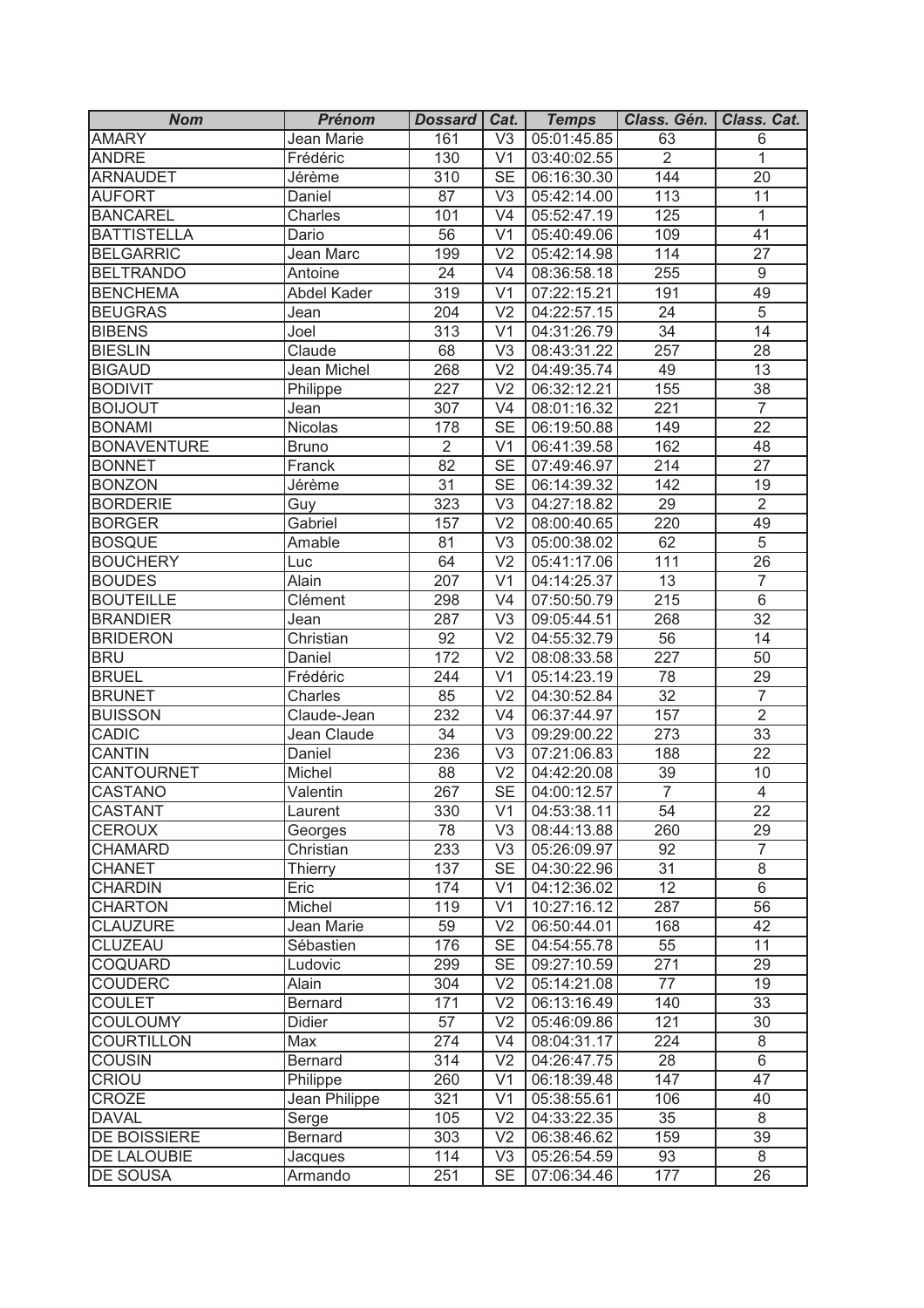| <b>DECREMERE</b>  | Jean Luc       | 225              | V <sub>1</sub>         | 05:56:39.64 | 129              | 43              |
|-------------------|----------------|------------------|------------------------|-------------|------------------|-----------------|
| <b>DEHORS</b>     | <b>Didier</b>  | 136              | $\overline{\vee}$ 1    | 05:11:02.43 | $\overline{70}$  | $\overline{27}$ |
| <b>DELCOURT</b>   | Michel         | $\overline{55}$  | $\overline{\vee}$      | 06:49:34.01 | 165              | $\overline{17}$ |
| <b>DELTHEIL</b>   | René           | $\overline{74}$  | V <sub>3</sub>         | 07:02:24.70 | 172              | $\overline{19}$ |
| <b>DESBRE</b>     | Philippe       | 312              | V <sub>1</sub>         | 04:22:57.15 | 23               | 11              |
| <b>DESROCQUES</b> | Alain          | 269              | V <sub>2</sub>         | 04:42:20.08 | $\overline{38}$  | $\overline{9}$  |
| <b>DOUDAINE</b>   | Michel         | 110              | V <sub>3</sub>         | 05:56:39.12 | 128              | $\overline{13}$ |
| <b>DUBU</b>       | Gilles         | 211              | V <sub>1</sub>         | 04:43:06.71 | 41               | 16              |
| <b>DUPUY</b>      | Patrice        | 193              | V <sub>2</sub>         | 08:33:47.48 | 250              | 52              |
| <b>DURMIER</b>    | Jean Pierre    | 324              | $\overline{\vee}$ 1    | 04:50:37.93 | 52               | $\overline{21}$ |
| <b>ESCARMANT</b>  | Philippe       | 265              | V <sub>2</sub>         | 07:37:43.67 | 203              | 47              |
| <b>ESTRADE</b>    | Thierry        | 249              | V <sub>1</sub>         | 04:46:09.63 | 44               | $\overline{17}$ |
| <b>FAURE</b>      | Robert         | 49               | V <sub>1</sub>         | 05:28:12.46 | $\overline{97}$  | 37              |
| <b>FERREIRA</b>   | Manuel         | $\overline{15}$  | <b>SE</b>              | 03:31:39.70 | $\overline{1}$   | $\overline{1}$  |
| <b>FILIN</b>      | Vincent        | 266              | V <sub>2</sub>         | 04:44:44.82 | $\overline{43}$  | $\overline{11}$ |
| <b>FISZELZON</b>  | Claude         | 272              | V <sub>2</sub>         | 06:27:25.95 | 154              | $\overline{37}$ |
| <b>FLIPO</b>      | Maurice        | 52               | V3                     | 06:59:13.62 | 171              | 18              |
| <b>FRESSE</b>     | Gaston         | $\overline{33}$  | V <sub>3</sub>         | 09:47:10.30 | 278              | $\overline{35}$ |
| <b>GABBANINI</b>  | Richard        | $\overline{6}$   | V <sub>2</sub>         | 04:47:55.44 | 47               | 12              |
| <b>GALLAIS</b>    | Frédéric       | 188              | V <sub>1</sub>         | 04:20:10.17 | 22               | 10              |
| <b>GARNIER</b>    | François       | 224              | V <sub>2</sub>         | 03:54:47.10 | 5                | 1               |
| <b>GARRIGUET</b>  | Jean Claude    | 21               | V <sub>3</sub>         | 07:57:28.08 | $\overline{217}$ | 25              |
| <b>GAUDIN</b>     | Francis        | 123              | V <sub>3</sub>         | 07:38:15.46 | 204              | 23              |
| <b>GAUTER</b>     | Yves           | 194              | V <sub>2</sub>         | 04:14:40.31 | 14               | $\overline{3}$  |
| <b>GAUTHIER</b>   | Jean Claude    | 252              | V <sub>3</sub>         | 08:06:23.05 | 225              | 27              |
| <b>GAUTRON</b>    | Hubert         | 288              | $\overline{V2}$        | 05:29:25.50 | 100              | $\overline{23}$ |
| <b>GERARD</b>     | Alain          | 196              | $\overline{\vee}$      | 06:15:49.98 | 143              | 34              |
| <b>GIRAUD</b>     | Marcel         | 109              | $\overline{\vee}$      | 05:41:02.58 | 110              | $\overline{10}$ |
| <b>GODILLIER</b>  | Fabien         | $\overline{318}$ | $\overline{\text{SE}}$ | 06:48:47.86 | 163              | 24              |
| <b>GOURGUES</b>   | Didier         | $\overline{217}$ | V <sub>1</sub>         | 05:28:04.53 | 95               | $\overline{36}$ |
| <b>GUERRERO</b>   | Jean Paul      | 94               | $\overline{\text{SE}}$ | 05:57:40.17 | 130              | $\overline{17}$ |
| <b>HIRONDEAU</b>  | Pascal         | 100              | $\overline{\vee}$ 1    | 08:25:45.23 | 235              | $\overline{53}$ |
| <b>HUSSON</b>     | François       | $\overline{71}$  | $\overline{\vee}$ 1    | 06:00:16.74 | 133              | 44              |
| <b>JAMMES</b>     | <b>Didier</b>  | 177              | $\overline{\vee}$ 1    | 05:25:31.25 | 91               | $\overline{34}$ |
| <b>JEAN</b>       | Philippe       | 106              | V <sub>2</sub>         | 05:16:05.04 | 84               | $\overline{21}$ |
| <b>JEGO</b>       | Michel         | 183              | V <sub>2</sub>         | 04:18:42.82 | 18               | $\overline{4}$  |
| <b>JOUVET</b>     | Frédéric       | 70               | SE                     | 05:28:05.43 | 96               | 14              |
| JUZAN             | Michel         | 86               | V <sub>1</sub>         | 05:29:32.15 | 101              | 38              |
| <b>KREMSA</b>     | Jean           | 132              | V <sub>3</sub>         | 05:58:24.46 | 131              | 14              |
| LAGU              | Olivier        | 206              | V <sub>1</sub>         | 05:02:09.30 | 64               | 24              |
| LALANDE           | Patrick        | 26               | V <sub>1</sub>         | 07:41:12.11 | 207              | 51              |
| <b>LALANNE</b>    | Michel         | 133              | V <sub>2</sub>         | 07:28:52.10 | 199              | 45              |
| LANGLADE          | Pascal         | 80               | V <sub>2</sub>         | 07:03:03.59 | 173              | 43              |
| <b>LAPIE</b>      | Jean Marie     | 257              | V <sub>2</sub>         | 04:57:00.17 | 57               | 15              |
| <b>LAPLAUD</b>    | <b>Benoit</b>  | 13               | <b>SE</b>              | 06:58:29.94 | 170              | 25              |
| <b>LAUNAY</b>     | Claude         | 48               | V <sub>3</sub>         | 04:58:30.75 | 60               | 4               |
| <b>LAVAUD</b>     | Patrick        | 300              | V <sub>1</sub>         | 04:07:35.22 | 9                | $\overline{3}$  |
| LAVERGNE          | Michel         | 27               | V <sub>4</sub>         | 09:55:48.61 | 285              | 10              |
| <b>LEBRETON</b>   | Hubert         | 51               | V <sub>2</sub>         | 05:12:41.92 | 74               | 17              |
| LECOQ             | Gérard         | 12               | V <sub>1</sub>         | 08:01:38.22 | 222              | 52              |
| LEJEUNE           | <b>GILLES</b>  | $\overline{5}$   | V <sub>1</sub>         | 04:11:25.34 | 11               | 5               |
| LEREIN            | Francis        | 200              | V <sub>1</sub>         | 08:36:56.97 | 254              | 55              |
| <b>LESCURE</b>    | Michel         | 203              | V <sub>2</sub>         | 05:43:59.02 | 118              | 29              |
| <b>LEVASSEUR</b>  | <b>Thierry</b> | 290              | V <sub>1</sub>         | 05:11:46.63 | 72               | 28              |
| <b>LORENTE</b>    | Alain          | 247              | V <sub>3</sub>         | 06:20:30.66 | 150              | 15              |
| <b>LOTHE</b>      | Christian      | 185              | V <sub>1</sub>         | 04:31:26.79 | 33               | 13              |
|                   |                |                  |                        |             |                  |                 |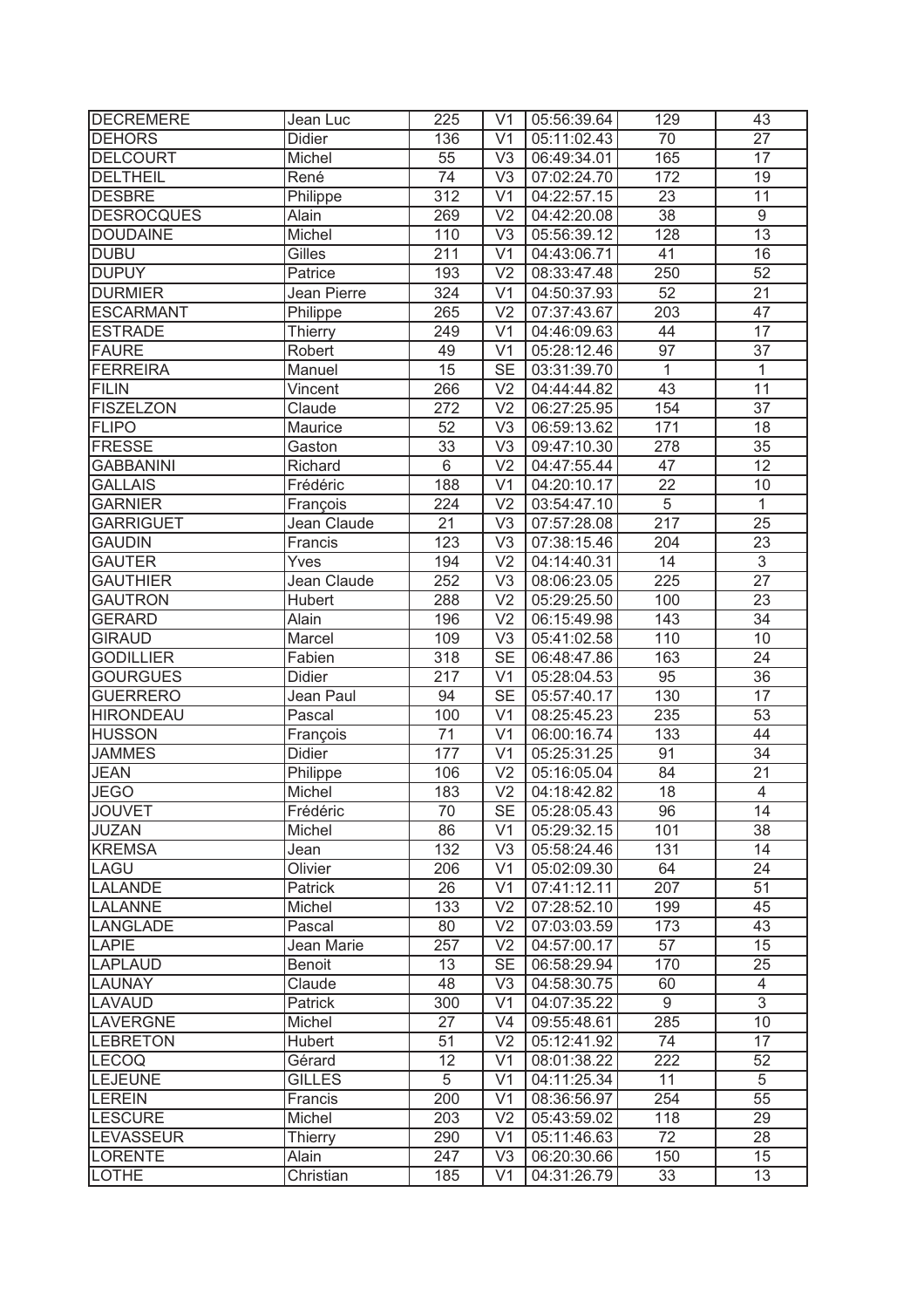| <b>LUMEAU</b>      | Christian     | 283              | V <sub>1</sub>         | 05:15:35.48 | 81              | 30              |
|--------------------|---------------|------------------|------------------------|-------------|-----------------|-----------------|
| <b>MARIN</b>       | Jean Claude   | 190              | $\overline{\vee}$      | 04:48:39.44 | 48              | $\overline{3}$  |
| <b>MARTIN</b>      | Alain         | 331              | $\overline{\vee}$      | 07:42:16.09 | 209             | 48              |
| <b>MARTINEZ</b>    | Alain         | 308              | V <sub>1</sub>         | 05:45:21.58 | 119             | 42              |
| <b>MASBOU</b>      | Thierry       | 309              | V <sub>1</sub>         | 05:27:57.20 | 94              | 35              |
| <b>MAUGAT</b>      | Xavier        | 222              | <b>SE</b>              | 04:28:27.18 | 30              | $\overline{7}$  |
| <b>MAULEON</b>     | Bernard       | 75               | V <sub>2</sub>         | 08:34:38.65 | 251             | 53              |
| <b>MEDICI</b>      | Cyril         | 289              | <b>SE</b>              | 04:46:46.10 | 45              | 10              |
| <b>MENAGER</b>     | Jean Luc      | 173              | V <sub>2</sub>         | 09:05:40.18 | 267             | 55              |
| <b>MENEZ</b>       | Ollivier      | 316              | $\overline{V2}$        | 07:32:35.43 | 200             | 46              |
| <b>MERLHIOT</b>    | Yannick       | 229              | $\overline{\text{SE}}$ | 04:24:07.02 | 25              | $\overline{6}$  |
| <b>MERLOS</b>      | <b>Didier</b> | 97               | V <sub>2</sub>         | 05:13:16.06 | $\overline{76}$ | $\overline{18}$ |
| <b>METHIVIER</b>   | Gilbert       | 284              | V <sub>2</sub>         | 06:24:39.37 | 153             | 36              |
| <b>MIQUEL</b>      | Michel        | 216              | V <sub>3</sub>         | 08:55:01.63 | 266             | $\overline{31}$ |
| <b>MONDOULET</b>   | Jean Henri    | 18               | V <sub>3</sub>         | 07:44:21.19 | 211             | 24              |
| <b>MOREAU</b>      | James         | 311              | V <sub>2</sub>         | 04:01:52.91 | $\,8\,$         | $\overline{2}$  |
| <b>MUSSET</b>      | André         | 328              | V <sub>1</sub>         | 04:50:35.39 | 51              | 20              |
| <b>NEY</b>         | Robert        | 302              | V <sub>3</sub>         | 05:39:34.13 | 108             | $9\,$           |
| <b>NIGOU</b>       | <b>Bruno</b>  | 129              | V <sub>1</sub>         | 05:22:04.97 | 89              | 33              |
| <b>NUGRE</b>       | <b>Didier</b> | 241              | V <sub>1</sub>         | 03:59:06.22 | 6               | $\overline{2}$  |
| <b>OUCHET</b>      | Stéphane      | 181              | V <sub>1</sub>         | 05:20:36.58 | 88              | 32              |
| <b>OUSSET</b>      | Laurent       | 301              | <b>SE</b>              | 05:04:20.47 | 65              | 12              |
| <b>OZANNE</b>      | Pascal        | 223              | V <sub>1</sub>         | 04:19:24.55 | 20              | 9               |
| <b>PAQUES</b>      | Jean Marc     | 279              | V <sub>1</sub>         | 08:26:27.59 | 240             | 54              |
| <b>PASCAL</b>      | Claude        | 126              | V <sub>2</sub>         | 06:23:16.35 | 151             | 35              |
| <b>PASTOR</b>      | André         | 76               | $\overline{V2}$        | 06:50:27.61 | 167             | 41              |
| <b>PEAUGER</b>     | David         | 320              | $\overline{\text{SE}}$ | 05:28:23.94 | 99              | 15              |
| <b>PEAUGER</b>     | Francis       | 116              | $\overline{\vee}$      | 05:17:05.91 | 85              | $\overline{22}$ |
| <b>PEAUGER</b>     | Franck        | 179              | $\overline{\text{SE}}$ | 05:11:35.52 | $\overline{71}$ | 13              |
| <b>PEEREN</b>      | Gilles        | 98               | V <sub>2</sub>         | 05:39:24.58 | 107             | $\overline{25}$ |
| <b>PERON</b>       | <b>Didier</b> | 135              | $\overline{\text{SE}}$ | 03:44:10.39 | $\overline{3}$  | $\overline{2}$  |
| <b>PERRONNET</b>   | Jean Claude   | $\overline{35}$  | $\overline{\vee}$ 1    | 04:57:44.07 | 58              | $\overline{23}$ |
| <b>PICHOT</b>      | Jean François | $\overline{205}$ | $\overline{\vee}$      | 07:27:38.55 | 198             | 44              |
| <b>PIGNY</b>       | André         | 134              | $\overline{\vee}$ 1    | 05:15:44.85 | 82              | $\overline{31}$ |
| <b>PINTO</b>       | Fernand       | 142              | V <sub>1</sub>         | 06:08:22.97 | 138             | 45              |
| <b>PITOU</b>       | Mickaél       | 293              | <b>SE</b>              | 06:03:35.56 | 134             | 18              |
| <b>POCHEVEUX</b>   | Jean          | 143              | V3                     | 09:48:39.73 | 281             | 36              |
| <b>POUVEREAU</b>   | Francis       | 169              | V <sub>3</sub>         | 08:01:51.05 | 223             | 26              |
| <b>RANDONNET</b>   | Gilles        | 11               | <b>SE</b>              | 08:27:07.55 | 242             | 28              |
| <b>RAOUL</b>       | Jean Pierre   | 63               | V <sub>2</sub>         | 04:58:51.15 | 61              | 16              |
| <b>RATIE</b>       | Philippe      | 30               | V <sub>1</sub>         | 05:34:25.29 | 105             | 39              |
| <b>RAVERAUD</b>    | Bernard       | 58               | V <sub>1</sub>         | 05:08:35.46 | 68              | 26              |
| <b>RICHARD</b>     | Georges       | 93               | V <sub>3</sub>         | 07:13:41.86 | 181             | 21              |
| <b>RIVES</b>       | Max Alain     | 128              | V <sub>1</sub>         | 06:13:23.04 | 141             | 46              |
| <b>ROCHER</b>      | Jean paul     | 121              | V <sub>2</sub>         | 05:58:32.15 | 132             | 31              |
| <b>ROLLO</b>       | Thierry       | 62               | V <sub>1</sub>         | 04:49:53.98 | 50              | 19              |
| <b>ROULLAUD</b>    | Nicolas       | $\overline{3}$   | <b>SE</b>              | 04:43:49.40 | 42              | $\overline{9}$  |
| <b>ROUTHIER</b>    | Jérôme        | 79               | <b>SE</b>              | 05:45:49.67 | 120             | 16              |
| <b>ROY</b>         | Denis         | 72               | V <sub>4</sub>         | 06:39:45.41 | 161             | $\overline{3}$  |
| <b>ROY</b>         | Franck        | 163              | V <sub>2</sub>         | 05:32:32.97 | 104             | 24              |
| <b>SACKSTETTER</b> | André         | 156              | V <sub>4</sub>         | 07:19:57.85 | 186             | 4               |
| SAINTE CROIX       | Bernard       | 22               | V <sub>3</sub>         | 09:29:02.73 | 274             | 34              |
| <b>SALLE</b>       | Guy           | 218              | V <sub>2</sub>         | 06:39:04.88 | 160             | 40              |
| <b>SEGUREL</b>     | Edmond        | 215              | V <sub>3</sub>         | 05:43:31.86 | 117             | 12              |
| <b>SERREAU</b>     | Gildas        | 107              | V <sub>3</sub>         | 08:50:21.25 | 264             | 30              |
| <b>SOLVAR</b>      | Florentino    | 317              | SE                     | 06:17:52.73 | 145             | 21              |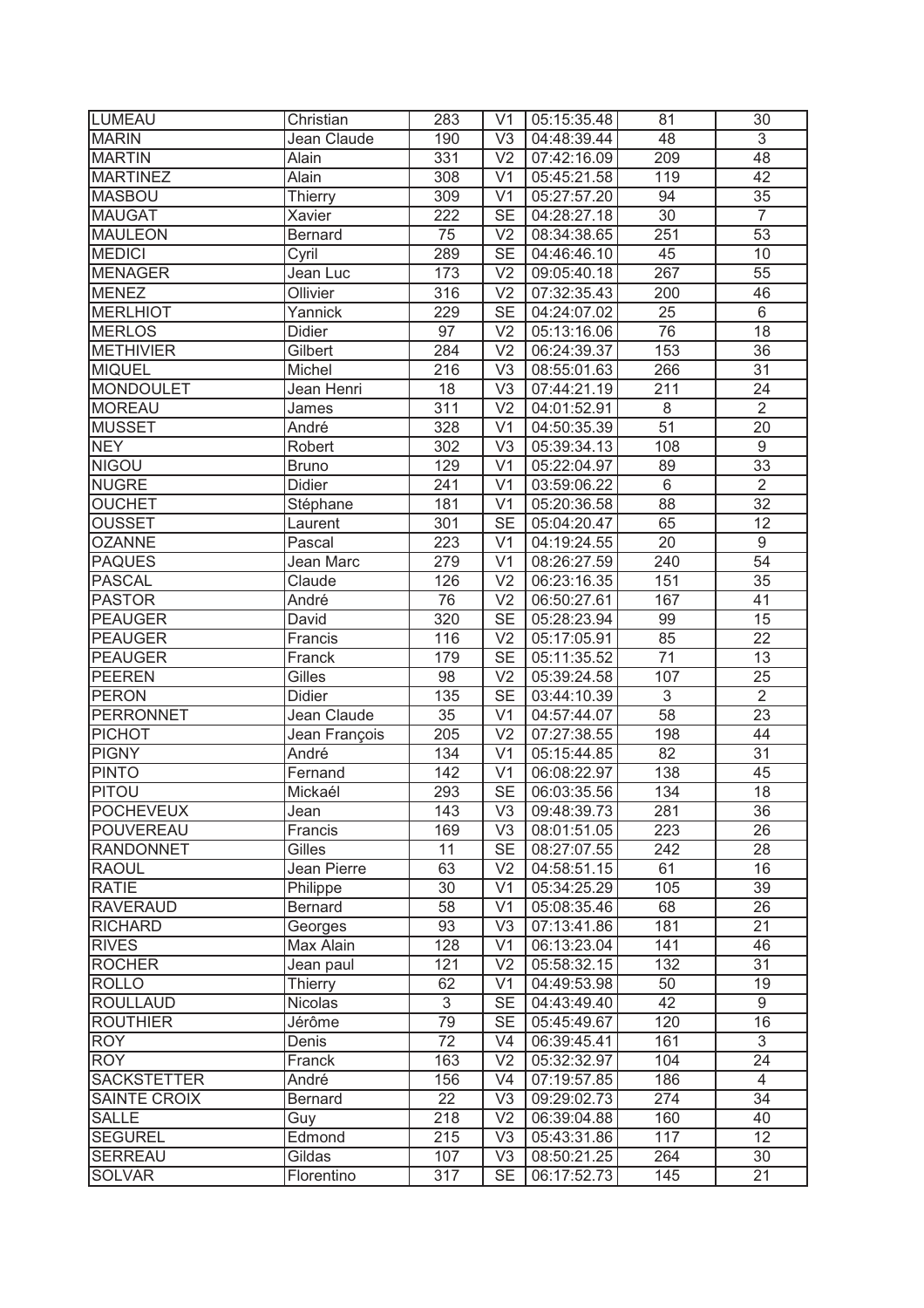| <b>SOLVAR</b>     | Florian         | 259 | <b>SE</b>      | 06:37:33.73 | 156             | 23              |
|-------------------|-----------------|-----|----------------|-------------|-----------------|-----------------|
| <b>SOULARD</b>    | Patrick         | 228 | V1             | 04:11:05.07 | 10 <sup>°</sup> | 4               |
| <b>TEULET</b>     | Jean Jacques    | 296 | V <sub>2</sub> | 08:30:00.41 | 246             | $\overline{51}$ |
| <b>TEYSSIER</b>   | Michel          | 113 | V2             | 09:22:16.95 | 270             | 56              |
| <b>THIBAUT</b>    | Jacques         | 54  | V <sub>1</sub> | 05:05:33.93 | 66              | 25              |
| THIROT            | Jean-Luc        | 226 | V1             | 04:17:11.42 | 16              | 8               |
| THOMAS            | Michel          | 280 | V1             | 04:35:49.48 | 37              | 15              |
| <b>THOMAS</b>     | Yves            | 325 | V2             | 05:42:58.57 | 116             | 28              |
| TIXIER            | <b>Bertrand</b> | 104 | <b>SE</b>      | 03:46:00.63 | 4               | 3               |
| <b>TOUSSAINT</b>  | Philippe        | 262 | V <sub>2</sub> | 06:04:13.78 | 135             | 32              |
| <b>TRAVERS</b>    | Sébastien       | 237 | <b>ES</b>      | 04:52:54.75 | 53              |                 |
| <b>TRAVERSE</b>   | Jean Marc       | 291 | V <sub>1</sub> | 04:24:52.08 | 26              | 12              |
| VALANDON          | Henri           | 191 | V4             | 07:23:44.08 | 192             | 5               |
| VASSALIERE        | Michel          | 213 | V <sub>3</sub> | 04:26:35.31 | 27              | 1               |
| VAURET            | Laurent         | 315 | V1             | 04:47:20.16 | 46              | 18              |
| VAUTOUR           | Francis         | 89  | V <sub>3</sub> | 06:23:41.05 | 152             | 16              |
| <b>VEILLET</b>    | Robert          | 231 | V <sub>3</sub> | 07:04:56.76 | 176             | 20              |
| VERGNAULT         | Frédéric        | 198 | V2             | 05:14:55.21 | 80              | 20              |
| <b>VESIN</b>      | Philippe        | 146 | V <sub>1</sub> | 07:33:15.39 | 202             | 50              |
| <b>VILLERET</b>   | Bernard         | 281 | V <sub>2</sub> | 08:36:17.14 | 253             | 54              |
| <b>VIROULEAUD</b> | Ludovic         | 60  | <b>SE</b>      | 04:16:29.15 | 15              | 5               |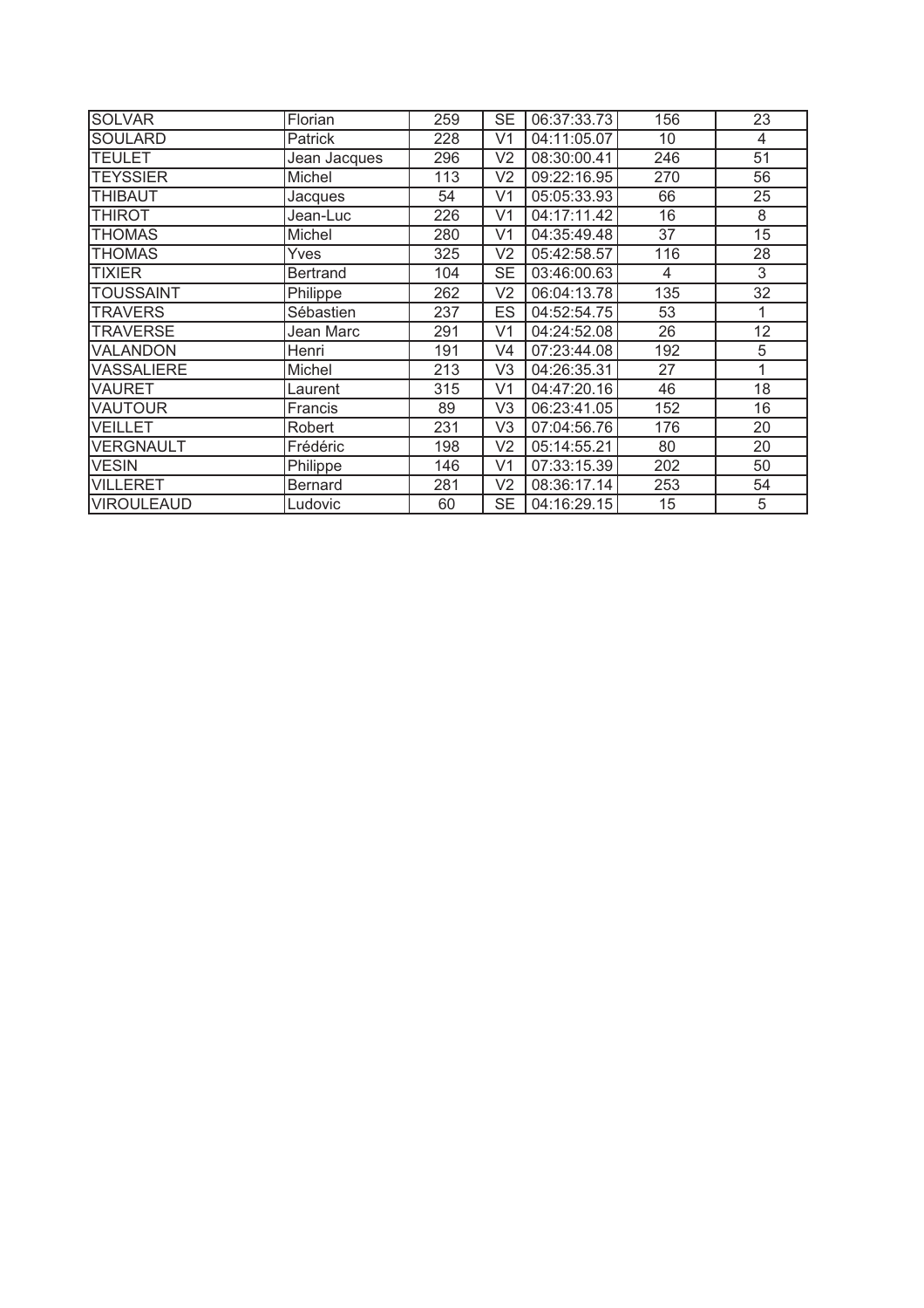| <b>Nom</b>                     | <b>Prénom</b>     | Dossard          | Cat.                     | <b>Temps</b> | Class. Gén.      | Class. Cat.     |
|--------------------------------|-------------------|------------------|--------------------------|--------------|------------------|-----------------|
| <b>ACOSTA</b>                  | Claudie           | 168              | $\overline{\vee}$        | 07:25:31.33  | 195              | 5               |
| <b>AMARY</b>                   | Françoise         | 160              | $\overline{\vee}$        | 05:52:50.84  | 126              | 6               |
| <b>ARGIVIER</b>                | Monique           | 165              | $\overline{\vee}$        | 06:19:04.48  | 148              | $\overline{9}$  |
| <b>AUDOUX</b>                  | Dominique         | 333              | V <sub>1</sub>           | 06:18:38.10  | 146              | $\overline{15}$ |
| <b>BARANDE</b>                 | Nadine            | 37               | V <sub>1</sub>           | 07:57:28.44  | 218              | 28              |
| <b>BAYOUMEU</b>                | Geneviève         | 158              | V <sub>3</sub>           | 08:00:38.61  | 219              | $\,8\,$         |
| <b>BECO</b>                    | Corinne           | 202              | V <sub>1</sub>           | 05:06:34.39  | 67               | $\overline{4}$  |
| <b>BERNAERT</b>                | Nicole            | 254              | V <sub>2</sub>           | 08:20:30.94  | $\overline{231}$ | $\overline{20}$ |
| <b>BIELLMANN</b>               | Marie France      | 240              | V <sub>2</sub>           | 08:08:33.22  | 226              | 18              |
| <b>BIERCE</b>                  | Dominique         | 29               | V <sub>1</sub>           | 08:47:31.41  | 262              | 35              |
| <b>BIESLIN</b>                 | Liliane           | 67               | V <sub>2</sub>           | 08:43:31.52  | 258              | 28              |
| <b>BLANCHARD</b>               | Gilberte          | 276              | V <sub>3</sub>           | 06:54:45.80  | 169              | 1               |
| <b>BOIRON</b>                  | Sophie            | 91               | $\overline{\mathsf{V1}}$ | 04:35:20.46  | $\overline{36}$  | $\overline{2}$  |
| <b>BOURRIER</b>                | Florence          | 140              | V <sub>1</sub>           | 07:07:33.28  | 178              | $\overline{19}$ |
| <b>BROCVIELLE</b>              | <b>Bernadette</b> | 282              | V <sub>2</sub>           | 08:55:01.23  | 265              | 31              |
| <b>CABASSUT</b>                | Rosalie           | 322              | <b>SE</b>                | 05:11:56.25  | $\overline{73}$  | $\overline{4}$  |
| <b>CALVY</b>                   | Véronique         | 246              | <b>SE</b>                | 05:23:45.32  | 90               | $\overline{6}$  |
| <b>CANTIN</b>                  | Jocelyne          | 235              | V <sub>3</sub>           | 07:14:07.04  | 182              | $\overline{3}$  |
| <b>CARRERAS</b>                | Evelyne           | 44               | V <sub>2</sub>           | 08:26:27.05  | 239              | $\overline{22}$ |
| CHIFFOLEAU                     | Nelly             | 65               | V <sub>2</sub>           | 08:09:38.90  | 228              | 19              |
| <b>CORVASIER</b>               | Joëlle            | 16               | V <sub>2</sub>           | 05:15:56.33  | 83               | $\mathbf{1}$    |
| <b>COUTURIER CHOMBART</b>      | Marie Claude      | 83               | V <sub>4</sub>           | 08:11:34.34  | 230              | $\mathbf{1}$    |
| DECHARD LACOSTE                | Florence          | 263              | V <sub>1</sub>           | 06:04:27.42  | 136              | 14              |
| <b>DELFOUR</b>                 | <b>Béatrice</b>   | 154              | V <sub>1</sub>           | 06:37:46.11  | 158              | 16              |
| <b>DELPECH</b>                 | Nathalie          | 214              | <b>SE</b>                | 07:25:30.85  | 194              | $\overline{7}$  |
| <b>DENIS</b>                   | Vanessa           | 245              | <b>SE</b>                | 09:27:11.68  | 272              | 11              |
| <b>DUCOS</b>                   | Clarisse          | 151              | SE                       | 04:19:15.08  | $\overline{19}$  | $\overline{2}$  |
| <b>DUFOUR</b>                  | Christelle        | 122              | $\overline{\text{SE}}$   | 10:27:15.51  | 286              | $\overline{13}$ |
| <b>DUPHIL</b>                  | Véronique         | 90               | $\overline{V1}$          | 05:54:16.30  | 127              | $\overline{13}$ |
| <b>DURNEZ</b>                  | Monique           | 187              | $\overline{\vee}$ 3      | 07:16:47.89  | 183              | $\overline{4}$  |
| <b>FAURE</b>                   | A'cha             | 50               | $\overline{V1}$          | 05:28:13.06  | 98               | $\overline{9}$  |
| <b>FERREIRA</b>                | Maria             | 115              | $\overline{\text{SE}}$   | 04:17:27.00  | $\overline{17}$  | $\overline{1}$  |
| <b>FONTAINE</b>                | Edith             | $\overline{210}$ | $\overline{\vee}$        | 06:12:39.53  | 139              | $\overline{8}$  |
| <b>FORESTIER</b>               | Nadine            | 182              | V <sub>2</sub>           | 08:36:15.87  | 252              | 26              |
| <b>FRACHISSE</b>               | Marguerite        | 112              | V <sub>3</sub>           | 07:26:52.11  | 197              | $\,6\,$         |
| <b>FRANCOIS</b>                | Agnès             | 47               | $\overline{\vee}$        | 09:33:19.28  | 276              | $\overline{33}$ |
| <b>FREMAISON</b>               | Micheline         | 220              | V <sub>1</sub>           | 07:21:17.89  | 190              | 23              |
| <b>GABARD</b>                  | Marie Thérèse     | 36               | V <sub>2</sub>           | 09:29:22.17  | 275              | 32              |
| <b>GAUTHIER</b>                | Marie Claude      | 253              | V <sub>2</sub>           | 07:23:51.89  | 193              | 14              |
| <b>GENESTOUX</b>               | Marie Madeleine   | 255              | V <sub>2</sub>           | 08:29:17.21  | 245              | 24              |
| <b>GERARD</b>                  | <b>Brigitte</b>   | 195              | V <sub>2</sub>           | 08:33:46.46  | 249              | 25              |
| <b>GIRALDI</b>                 | Lili              | 28               | V <sub>2</sub>           | 05:41:32.92  | 112              | $\mathfrak{S}$  |
| <b>GIRAUD</b>                  | Danielle          | 108              | V <sub>2</sub>           | 07:20:55.29  | 187              | 13              |
| <b>GOMEZ SALGADO</b>           | Christine         | 221              | V <sub>1</sub>           | 07:04:03.34  | 174              | 18              |
| <b>GONTHIER</b>                | Elianne           | 155              | V <sub>2</sub>           | 07:49:15.79  | 213              | 17              |
| <b>GRACIA</b>                  | Giselle           | 149              | V <sub>1</sub>           | 05:13:12.49  | 75               | $6\phantom{1}$  |
| <b>GRANDCHAMP</b>              | Sylviane          | $\overline{7}$   | V <sub>1</sub>           | 08:27:08.87  | 243              | 33              |
| <b>GRAVRAN</b>                 | Christine         | 144              | V <sub>1</sub>           | 09:48:46.40  | 282              | 36              |
| <b>GRINGRAS</b>                | Ghislaine         | 46               | V <sub>2</sub>           | 08:26:26.45  | 238              | 21              |
| <b>HIRONDEAU</b>               | Annie             | 99               | V <sub>1</sub>           | 08:25:53.70  | 236              | 32              |
| <b>HOYEAU</b>                  | Annie             | 256              | V <sub>1</sub>           | 08:20:31.36  | 232              | 30              |
| <b>HUARD</b>                   | Gisèle            | 95               | V <sub>4</sub>           |              | 269              | 3               |
|                                |                   | 327              | V <sub>3</sub>           | 09:22:16.66  | 283              | 11              |
| <b>HUMBLET</b><br><b>HUREZ</b> | Solange           |                  | V <sub>3</sub>           | 09:54:14.84  | 259              |                 |
|                                | Marie Claire      | 271              |                          | 08:43:51.38  |                  | 10 <sup>°</sup> |
| <b>JEANDRAUD</b>               | Cathy             | 117              | V <sub>1</sub>           | 08:11:07.22  | 229              | 29              |